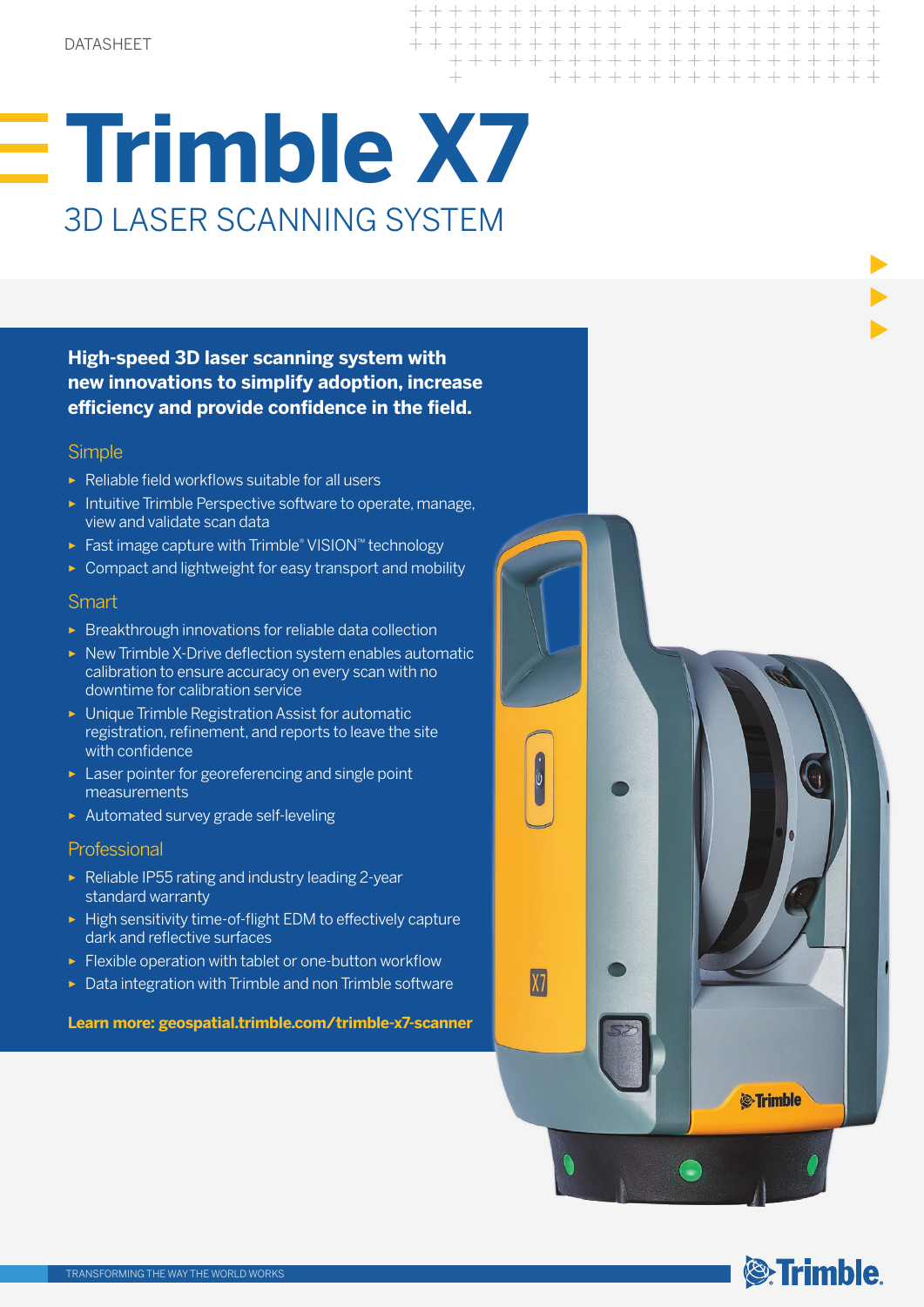| <b>SYSTEM OVERVIEW</b>           |                                    |                               |                                                                                                                                                                                          |                               |                                   |                              |  |
|----------------------------------|------------------------------------|-------------------------------|------------------------------------------------------------------------------------------------------------------------------------------------------------------------------------------|-------------------------------|-----------------------------------|------------------------------|--|
| Trimble X7                       |                                    |                               | High-speed 3D laser scanner with combined servo drive/scanning mirror, integrated<br>HDR imaging, automatic calibration, survey-grade self-leveling and laser pointer.                   |                               |                                   |                              |  |
| Trimble Perspective              |                                    |                               | Easy to use software for scanner control, 3D data visualization and processing.<br>Capabilities include automated infield registration, annotations, measurements and<br>georeferencing. |                               |                                   |                              |  |
| <b>SCANNING PERFORMANCE</b>      |                                    |                               |                                                                                                                                                                                          |                               |                                   |                              |  |
| <b>GENERAL</b>                   |                                    |                               |                                                                                                                                                                                          |                               |                                   |                              |  |
| <b>Scanning EDM Laser Class</b>  |                                    |                               | Laser class 1, eye safe in accordance with IEC EN60825-1                                                                                                                                 |                               |                                   |                              |  |
| Laser Wavelength                 |                                    |                               | 1550nm, invisible                                                                                                                                                                        |                               |                                   |                              |  |
| Field of View                    |                                    |                               | 360° x 282°                                                                                                                                                                              |                               |                                   |                              |  |
| <b>Scan Duration</b>             |                                    |                               | Fastest 2 min 34 sec with images, 1 min 34 sec without                                                                                                                                   |                               |                                   |                              |  |
| Scan Speed                       |                                    |                               | Up to 500 kHz                                                                                                                                                                            |                               |                                   |                              |  |
| <b>RANGE MEASUREMENT</b>         |                                    |                               |                                                                                                                                                                                          |                               |                                   |                              |  |
| Range Principle                  |                                    |                               | High speed, digital time-of-flight distance measurement                                                                                                                                  |                               |                                   |                              |  |
| Range Noise <sup>1,2</sup>       |                                    |                               | $< 2.5$ mm @ 30 m                                                                                                                                                                        |                               |                                   |                              |  |
| Range <sup>3</sup>               |                                    |                               | $0.6 m - 80 m$                                                                                                                                                                           |                               |                                   |                              |  |
| <b>High Sensitivity Mode</b>     |                                    |                               | Dark (asphalt) and reflective (stainless steel) surfaces                                                                                                                                 |                               |                                   |                              |  |
| <b>SCANNING ACCURACY</b>         |                                    |                               |                                                                                                                                                                                          |                               |                                   |                              |  |
| Validation                       |                                    |                               | Guaranteed over lifetime with auto-calibration                                                                                                                                           |                               |                                   |                              |  |
| Range Accuracy <sup>1,2</sup>    |                                    |                               | $2 \, \text{mm}$                                                                                                                                                                         |                               |                                   |                              |  |
| Angular Accuracy <sup>1,5</sup>  |                                    |                               | 21"                                                                                                                                                                                      |                               |                                   |                              |  |
| 3D Point Accuracy <sup>1,5</sup> |                                    |                               | 2.4 mm @ 10 m, 3.5 mm @ 20 m, 6.0 mm @ 40 m                                                                                                                                              |                               |                                   |                              |  |
| <b>SCANNING PARAMETERS</b>       |                                    |                               |                                                                                                                                                                                          |                               |                                   |                              |  |
| <b>SCAN</b><br><b>MODE</b>       | DURATION <sup>4</sup><br>(MIN:SEC) | <b>SPACING</b><br>(MM) @ 10 M | <b>SPACING</b><br>(MM) @ 35 M                                                                                                                                                            | <b>SPACING</b><br>(MM) @ 50 M | <b>NUMBER OF</b><br>POINTS (MPTS) | <b>MAX FILE</b><br>SIZE (MB) |  |
| Standard                         | 1:35                               | 11                            | 40                                                                                                                                                                                       | 57                            | 12                                | 160                          |  |
|                                  | 3:43                               | 5                             | 18                                                                                                                                                                                       | 26                            | 58                                | 420                          |  |
|                                  | 6:39                               | 4                             | 12                                                                                                                                                                                       | 18                            | 125                               | 760                          |  |
|                                  | 3:33                               | 9                             | 33                                                                                                                                                                                       | 47                            | 17                                | 190                          |  |
| <b>High Sensitivity</b>          | 6:54                               | 6                             | 21                                                                                                                                                                                       | 30                            | 42                                | 330                          |  |

| <b>IMAGING PERFORMANCE</b>   |                                                                                                                            |  |  |  |
|------------------------------|----------------------------------------------------------------------------------------------------------------------------|--|--|--|
| <b>Sensors</b>               | 3 coaxial, calibrated 10MP cameras                                                                                         |  |  |  |
| Resolution                   | 3840 x 2746 pixels for each image                                                                                          |  |  |  |
| Raw Image Capture            | Fast - 15 images - 158 MP - 1 minute - with HDR 3 minutes<br>Ouality - 30 images - 316 MP - 2 minutes - with HDR 6 minutes |  |  |  |
| Settings                     | Auto Exposure and HDR<br>Auto White Balance correction and indoor/outdoor presets                                          |  |  |  |
| AUTOMATIC LEVEL COMPENSATION |                                                                                                                            |  |  |  |
| <b>Type</b>                  | Automatic Self-leveling, Selectable on/off                                                                                 |  |  |  |
| Range                        | $\pm 10^{\circ}$ (Survey Grade), $\pm 45^{\circ}$ (Coarse)                                                                 |  |  |  |
| Upside Down                  | $\pm 10^{\circ}$ (Survey Grade)                                                                                            |  |  |  |
| Survey Grade Accuracy        | $<$ 3" = 0.3 mm @ 20 m                                                                                                     |  |  |  |

15:40 4 13 19 109 710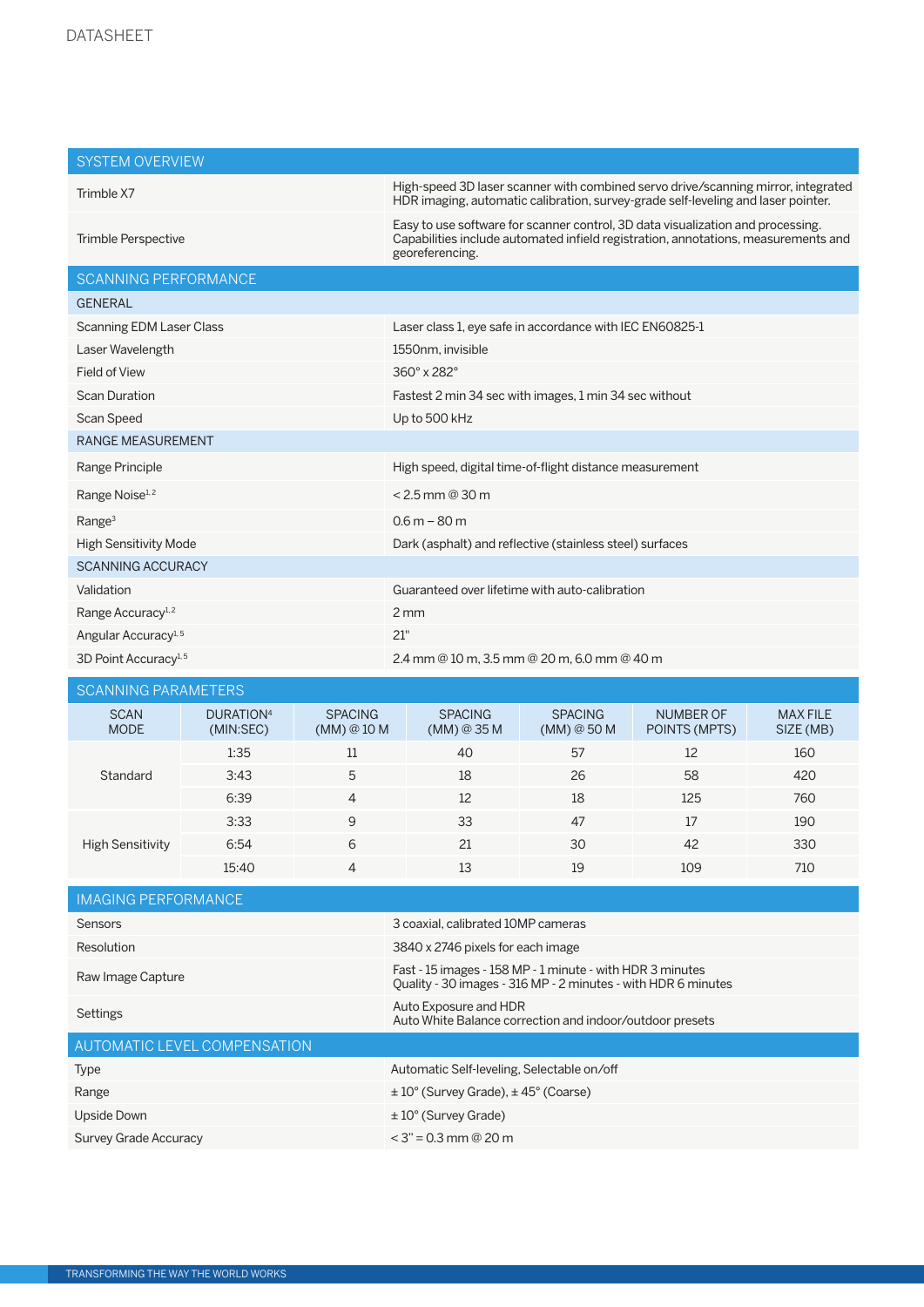## **Trimble X7** 3D LASER SCANNING SYSTEM

| <b>AUTOMATIC CALIBRATION</b>      |                                                                                                                                                                       |
|-----------------------------------|-----------------------------------------------------------------------------------------------------------------------------------------------------------------------|
| Integrated Calibration System     | Full auto-calibration of range and angular systems when required with no user<br>interaction or targets                                                               |
| Angular Calibration               | Applies a correction to the collimation error, i.e., the deviation of the horizontal,<br>vertical or sight axis                                                       |
| Range Calibration                 | Applies a distance correction in the albedo and the distance measurement                                                                                              |
| <b>Smart Calibration</b>          | Monitors environmental temperature, ambient light, vibration, instrument<br>temperature and vertical speed for optimum performance                                    |
| TRIMBLE REGISTRATION ASSIST       |                                                                                                                                                                       |
| <b>Inertial Navigation System</b> | IMU tracks instrument position, orientation and movement                                                                                                              |
| Auto-Registration                 | Automatic scan orientation and alignment with last or pre-selected scan                                                                                               |
| Manual Registration               | Manual alignment or split screen cloud to cloud                                                                                                                       |
| <b>Visual Checks</b>              | Dynamic 2D and 3D viewing for QA                                                                                                                                      |
| Refinement                        | Automatic registration refinement                                                                                                                                     |
| Registration Report               | Report with project and station average error, overlap and consistency results                                                                                        |
| <b>GENERAL SPECIFICATIONS</b>     |                                                                                                                                                                       |
| <b>WEIGHT AND DIMENSIONS</b>      |                                                                                                                                                                       |
| Instrument (including battery)    | 5.8 kg                                                                                                                                                                |
| <b>Internal Battery</b>           | 0.35 kg                                                                                                                                                               |
| Dimensions                        | 178 mm (W) x 353 mm (H) x 170 mm (D)                                                                                                                                  |
| <b>POWER SUPPLY</b>               |                                                                                                                                                                       |
| <b>Battery Type</b>               | Rechargeable Li-Ion battery 11.1V, 6.5Ah (Standard for Trimble Optical Instruments)                                                                                   |
| <b>Typical Duration</b>           | 4 hours per battery                                                                                                                                                   |
| <b>ENVIRONMENTAL</b>              |                                                                                                                                                                       |
| <b>Operating Temperature</b>      | $-20$ °C to 50 °C                                                                                                                                                     |
| Storage Temperature               | $-40\degree$ C to 70 $\degree$ C                                                                                                                                      |
| Ingress Protection Rating         | IP55 (dust protected and water jet)                                                                                                                                   |
| <b>OTHERS</b>                     |                                                                                                                                                                       |
| Laser Pointer                     | Class 2 laser with a wavelength of 620-650 nm                                                                                                                         |
| <b>Remote Control</b>             | Trimble T10 tablet or comparable Windows® 10 tablet or laptop via WLAN<br>or USB cable                                                                                |
| Push Button                       | One-button scan operation                                                                                                                                             |
| Communications / Data Transfer    | WLAN 802.11 A/B/G/N/AC or USB Cable                                                                                                                                   |
| Data Storage                      | Standard SD Card (32GB SDHC included)                                                                                                                                 |
| Accessories                       | • Backpack for easy transport and airline carry-on<br>• Lightweight carbon fiber tripod with bell connector<br>. Quick release adapter for X7 and carbon fiber tripod |
| Warranty                          | 2 year standard                                                                                                                                                       |
|                                   |                                                                                                                                                                       |
|                                   |                                                                                                                                                                       |
|                                   |                                                                                                                                                                       |
|                                   |                                                                                                                                                                       |
|                                   |                                                                                                                                                                       |
|                                   |                                                                                                                                                                       |
|                                   | ta<br>Maria ya mwaka                                                                                                                                                  |
|                                   |                                                                                                                                                                       |
|                                   |                                                                                                                                                                       |
|                                   |                                                                                                                                                                       |
|                                   |                                                                                                                                                                       |